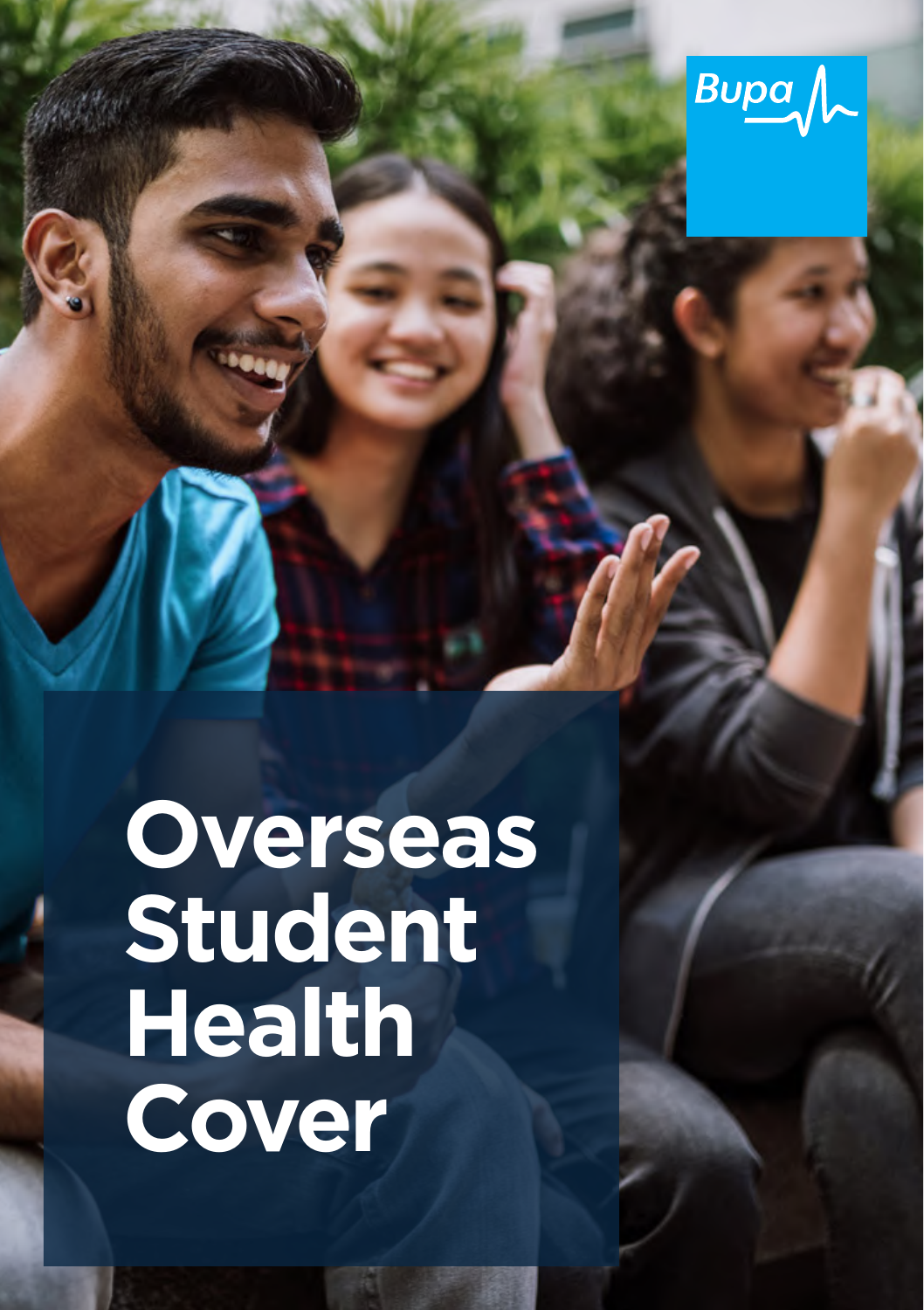# **Healthcare in Australia**

We understand that healthcare can be confusing to new visitors. That's why we aim to provide the best advice and support to help you find what's right for your needs.

The Australian healthcare system is made up of two components, the public healthcare system administered by the Australian Government, known as Medicare and, the private healthcare system.

### **The private healthcare system**

The private system includes health insurers like Bupa, who come together with Medicare to provide Australians with access to medical services and health providers.

### **The public healthcare system**

#### **What is Medicare?**

Medicare is Australia's public healthcare system - for all citizens, most permanent residents and applicants for permanent residency. It provides free or subsidised cover for certain healthcare services.

#### **Do I have access to Medicare?**

If you're applying for a student visa, a current student or looking to extend your student visa you will not generally have access to Medicare.<sup>1</sup>



More info **bupa.com.au/ students**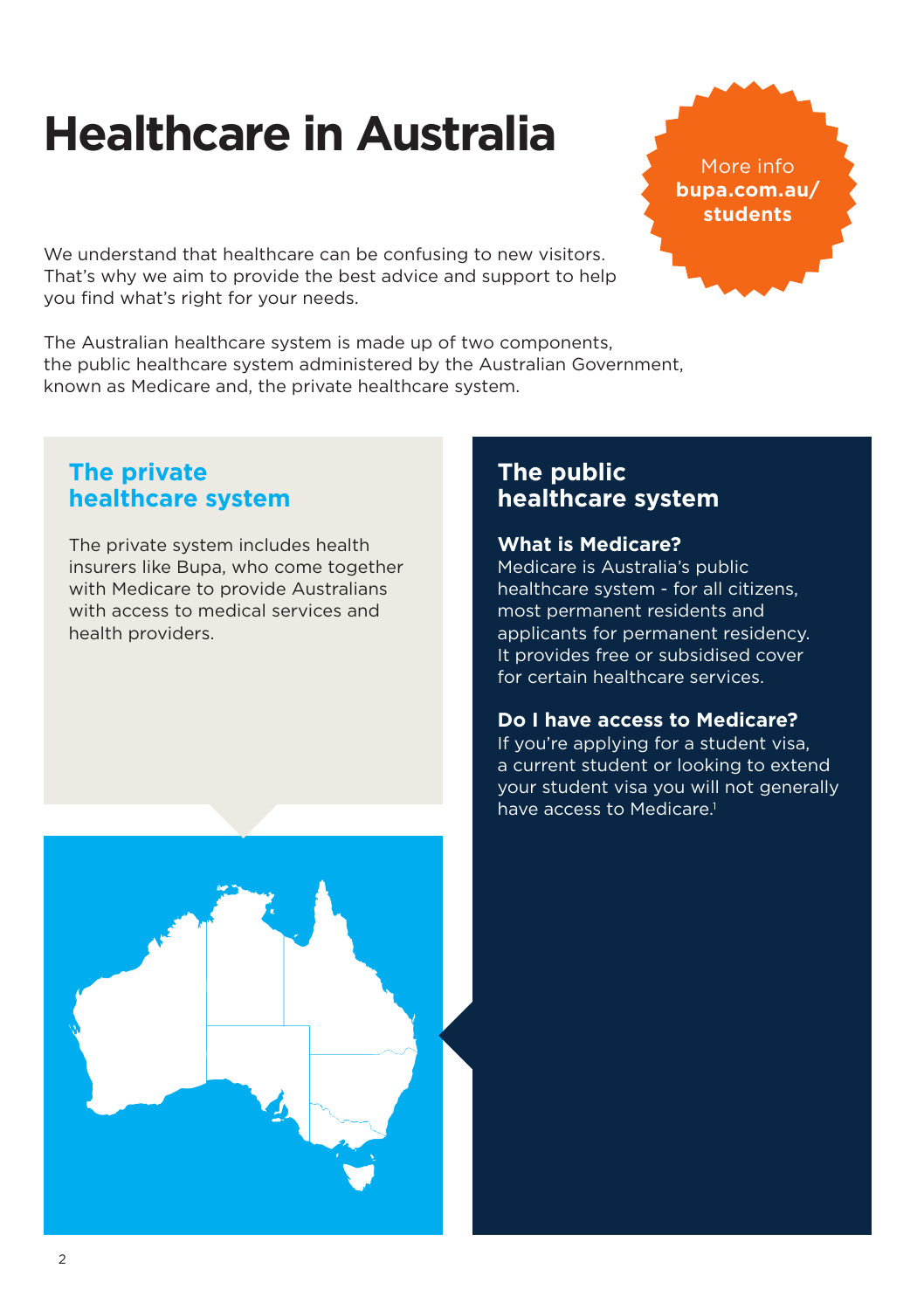## **Why choose Bupa Overseas Student Health Cover**

It's our purpose that makes us different – helping our members to live longer, healthier, happier lives. We focus on your health, so you can focus on your studies. Overseas Student Health Cover (OSHC) helps ensure you'll be covered for the cost of medical treatments if you get sick or have an accident. The Australian Government requires you to have OSHC for the duration of your study period in Australia.<sup>2</sup>

When you lodge your visa application with the Department of Home Affairs you must show proof of your OSHC.

#### **Meet visa requirements**

To be 100% sure you comply with the Australian Government's insurance requirements.

#### **Protect yourself from the unexpected**

If the unexpected happens during your stay you can be covered for treatments and medical care.

#### **Unlimited emergency ambulance**

We'll take care of the cost of all emergency transport and on-the-spot treatment by our recognised providers.

#### **No mental health benefit waiting periods**

Your mental health is important to us, so you have no waiting periods to access psychiatric treatment and mental health benefits on your cover.<sup>3</sup>

#### **Convenience**

Get peace of mind by choosing where and when you'd like to be treated at Members First and Network Hospitals.

#### **OSHC Extras**

Choose Extras cover for services that OSHC doesn't cover, such as dental, physio, chiro and optical.

1 Students from reciprocal health countries may have some access to Medicare, however may still require OSHC. Visit humanservices.gov.au/ individuals/services/medicare/reciprocal-health-care-agreements to find out more. 2 Students from selected countries may have some access to Medicare, however may still require OSHC. Visit humanservices.gov.au/customer/enablers/health-care-visitors-australia to find out more. 3 The standard 2 months waiting period for pre-existing conditions of a psychiatric nature is not enforced by Bupa until further notice.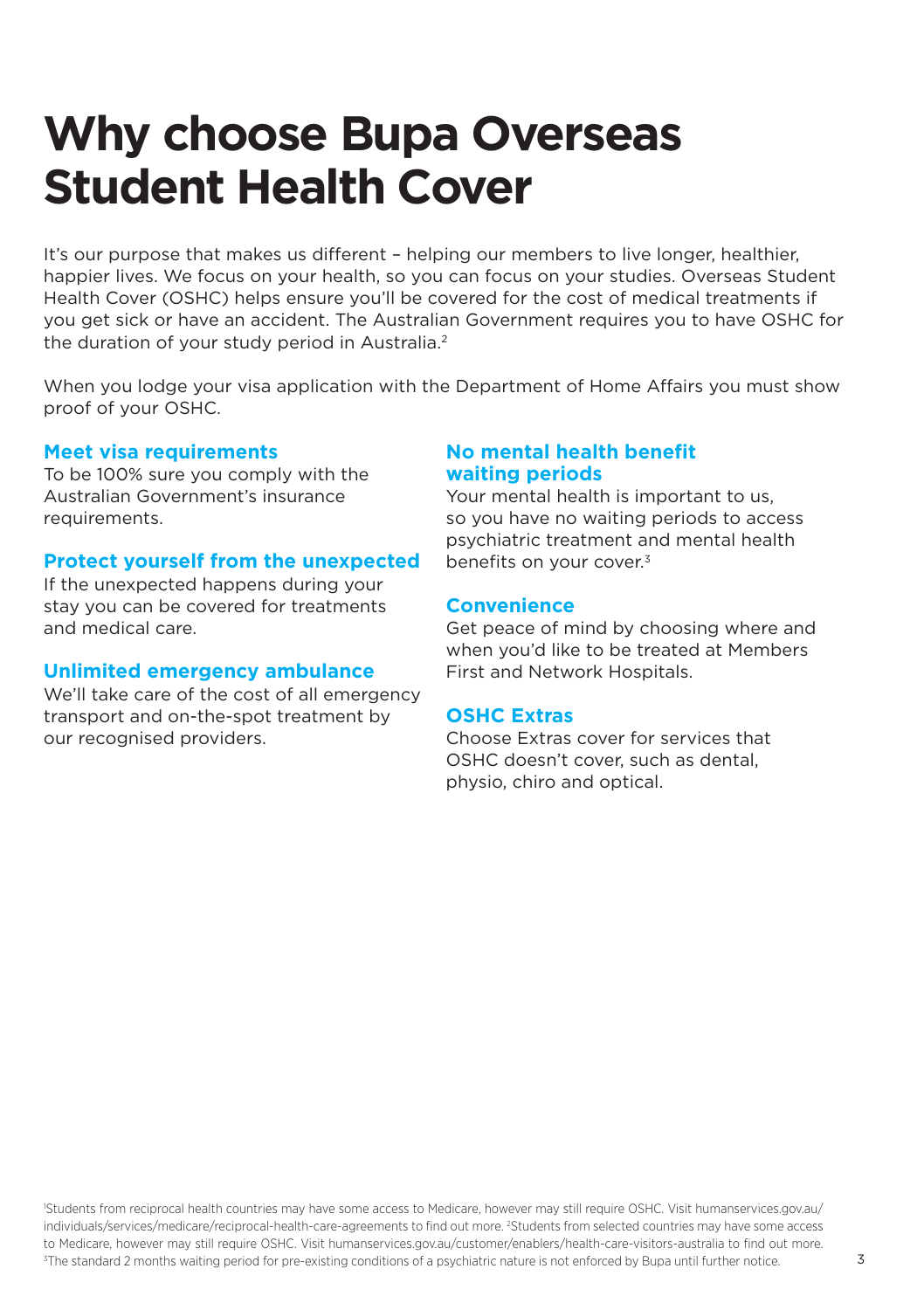# **Overseas Student Health Cover**

#### **Access to Private and Public Hospitals**

Peace of mind knowing that in most cases you're covered for in-patient services, accommodation and theatre fees at Members First, Network and public hospitals.

#### **Hospital (in patient) services**

Clinically required inpatient treatment receiving a Medicare benefit, including:

- Accidents after joining
- Pregnancy related conditions
- Gynaecological surgery
- Appendicitis
- Dental surgery
- Knee arthroscopy and meniscectomy procedures
- Cardiac and cardiac related services (e.g. open heart and bypass surgery)
- Joint replacements.

#### **Doctors and Specialists**

Get up to 100% of the Medicare Benefits Schedule (MBS)<sup>1</sup> fee for the cost of medical services provided by doctors or specialists in or out of hospital.

#### **Pharmacy**

Claim up to \$50 per script item once you've paid the PBS co-payment fee2.

#### **Emergency Ambulance**

Unlimited emergency ambulance transportation and on-the-spot treatment by our recognised providers.

#### **Private Room**

Get your own room where available or \$50 back from the hospital when you stay overnight at our Members First hospitals<sup>3</sup>.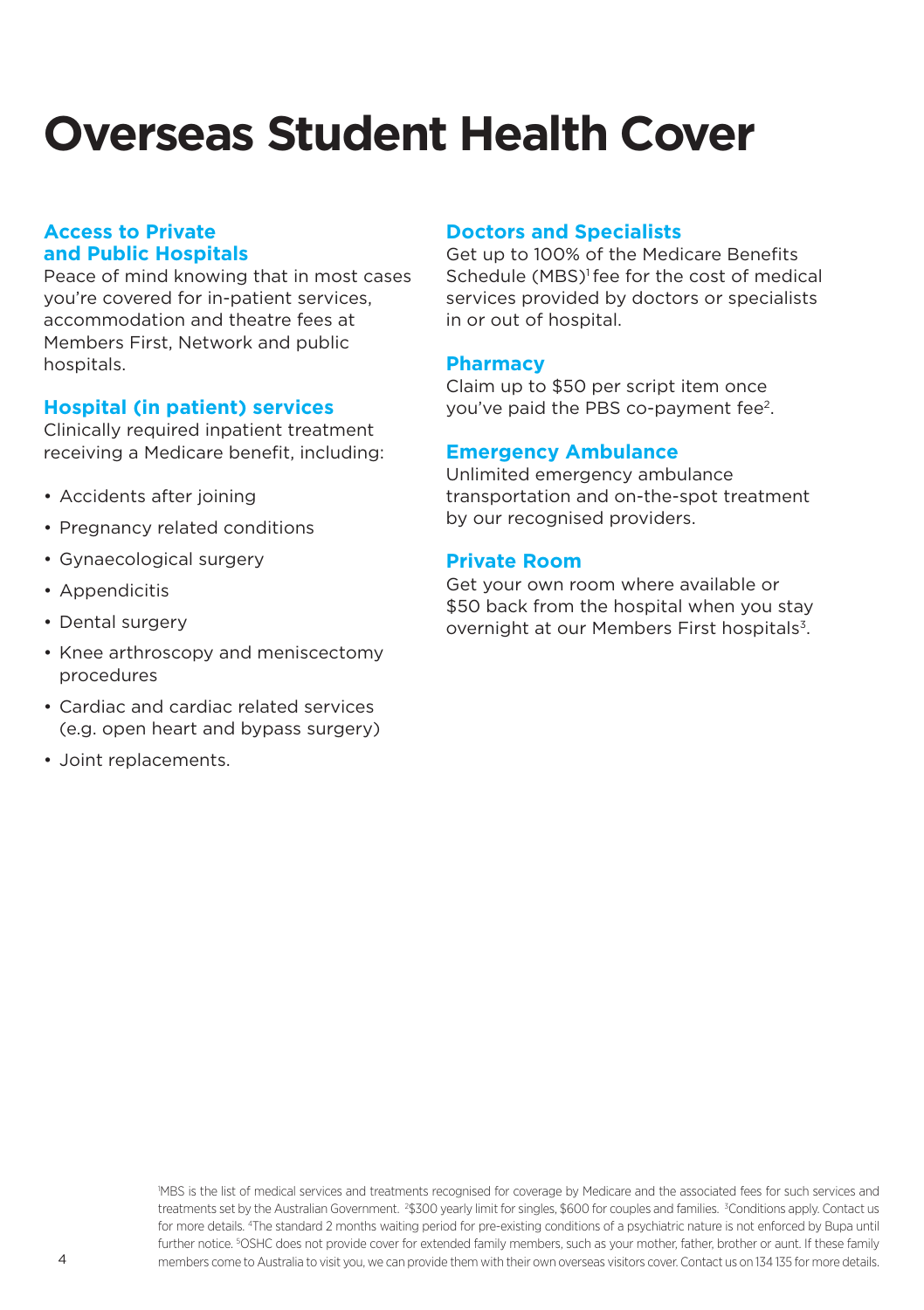#### **Services not covered**

- Procedures not approved by the Medical Services Advisory Committee
- Procedures not recognised by Medicare
- Cosmetic surgery
- Non-emergency ambulance
- IVF and assisted reproductive services
- Experimental treatment
- Repatriation
- Respite care

#### **Don't forget waiting periods apply**

#### **2 Month waiting period**

• For pre-existing conditions, ailments or illnesses of a psychiatric nature.<sup>4</sup>

#### **12 Month Waiting Period**

- For all other pre-existing conditions, ailments and illnesses
- Pregnancy related conditions

For further information please refer to the important information guide at **bupa.com.au/oshc-info** 

#### **Waiting periods don't apply when:**

- Treatment is required as a result of an accident sustained after joining us
- You have a condition which is defined under the Emergency Treatment section of the Important Information Guide at **bupa.com.au/oshc-Info**

There are other services that are not fully covered or not covered at all. If you want more information, including what's covered and what's not, read this together with our Important Information Guide at **bupa.com.au/oshc-Info**

### **There are 3 different types of membership available**



**Single** Cover for student only



#### **Couples**

Cover for the student and their partner as listed on the student's dependant visa

#### **Family5**



Cover for the student, their partner and their dependant children under 18 years of age if they live with the student in Australia

Student is defined as the primary student visa holder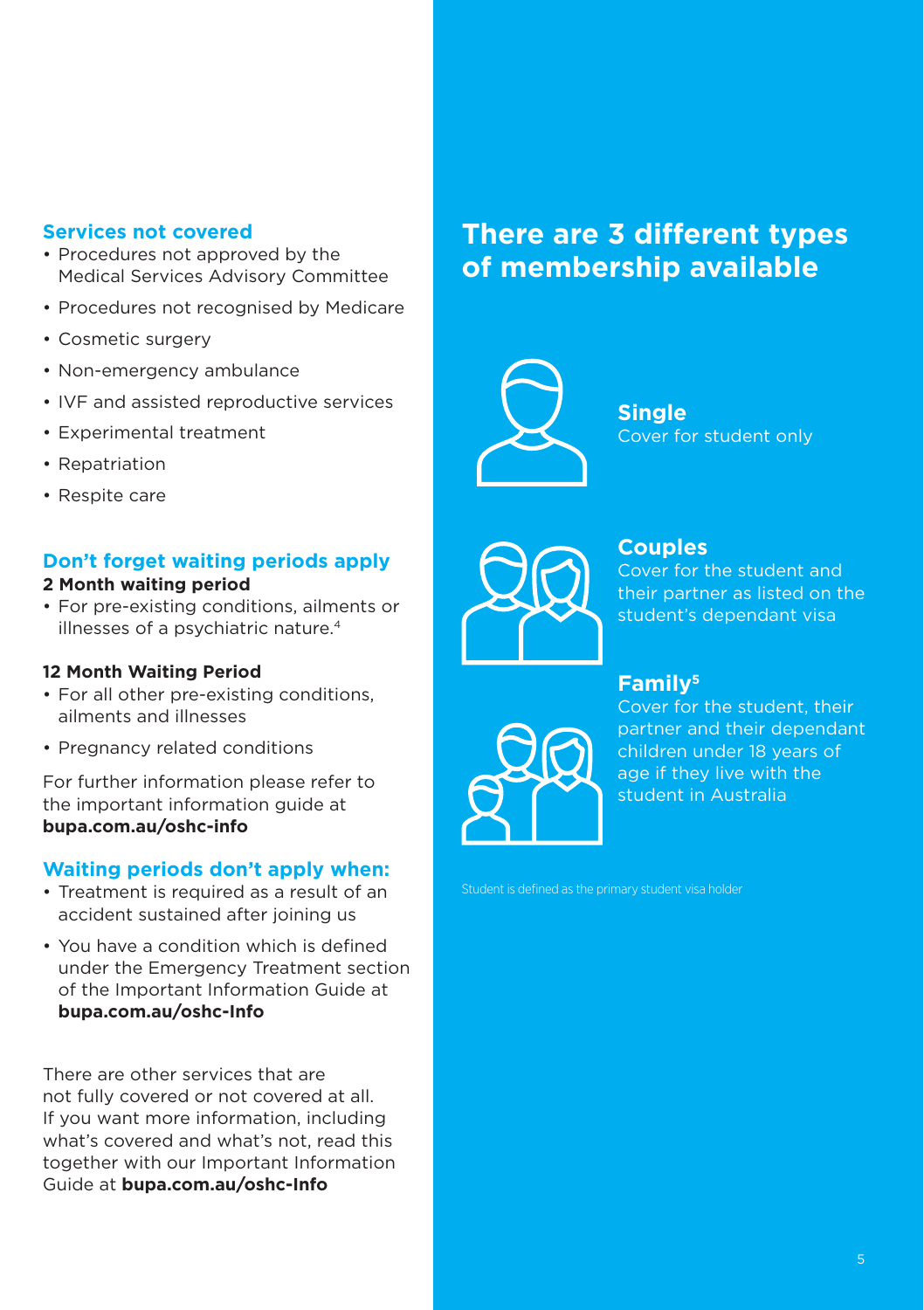# **OSHC Extras Cover**

OSHC Extras is an extras cover designed for young and healthy students looking for great value. OSHC Extras can be taken out in addition to your visa compliant Overseas Student Health Cover (OSHC) and offers extra services that are not covered by OSHC alone, up to the relevant yearly visit limits. You'll get 100% cover for a set number of Members First extras services<sup>1</sup> each year that you may need while studying in Australia, such as a dental check-up, physio, chiro and podiatry consultations (subject to yearly visit limits). That means you won't pay any out-of-pocket costs for those included extras at Members First Providers and up to the yearly visit limits. We've made it simple to understand and easy to use so you'll know what value you're getting from the start.

|                                                              | <b>Members First Extras - What's Covered</b>              | <b>Yearly visits</b> |  |  |  |  |
|--------------------------------------------------------------|-----------------------------------------------------------|----------------------|--|--|--|--|
|                                                              | Dental check up <sup>2</sup>                              |                      |  |  |  |  |
|                                                              | Physio, chiro and / or podiatry consultations             | 3                    |  |  |  |  |
|                                                              | Bonus Dollars - \$50 for singles, \$100 for couples       |                      |  |  |  |  |
|                                                              | Bupa Optical - \$50 voucher <sup>3</sup>                  |                      |  |  |  |  |
|                                                              | Consultations via phone with Bupa Dietitians <sup>4</sup> |                      |  |  |  |  |
| A 2 month initial waiting period for extras services applies |                                                           |                      |  |  |  |  |

#### **Bonus Dollars**

We will contribute a total of \$50 (\$100 for couple and family memberships), payable once per year, that can be shared across your extras services to put towards out-ofpocket (extras) expenses at Members First healthcare providers (e.g. for a filling or additional physio treatment).

#### **Members First provider rates**

This cover allows you to access Members First rates for selected extras services at Members First healthcare providers even if you don't receive a benefit under this cover. This means that you will have certainty of cost for a wide range of services and consultations.

For a list of Members First providers near you, visit **www.bupa.com.au/find-a-provider** 

#### **More value at Members First Platinum**

You'll get 100% cover for a set number of extras services at Members First providers each year. Plus, when you add hospital cover, you'll pay nothing for specific additional general dental services at Members First Platinum Dentists<sup>5</sup>

Find out more at **bupa.com.au/members-first-platinum**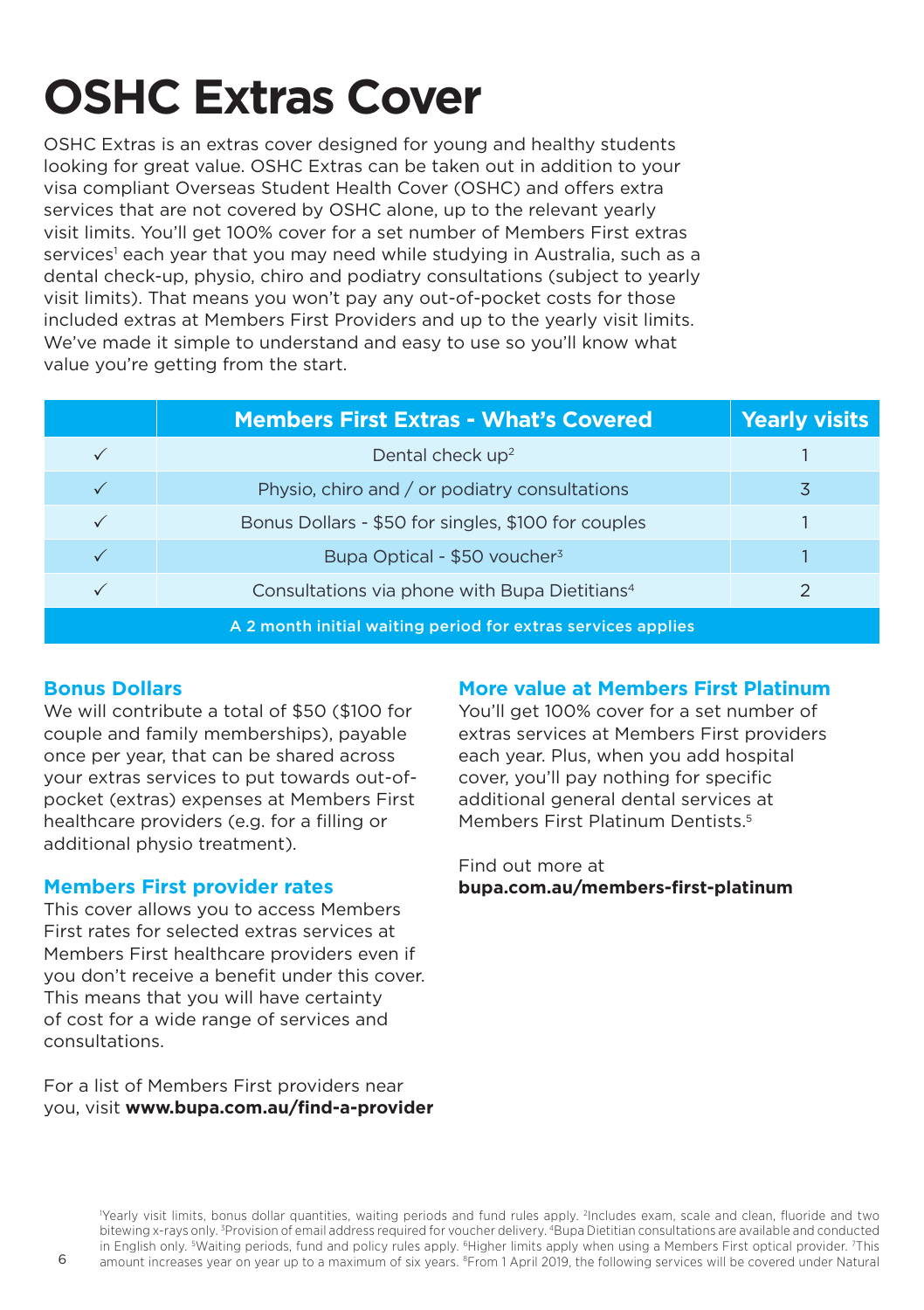#### **Members First Provider Network**

Bupa Members First is an extensive network of healthcare professionals including dental, optical, physiotherapy, chiropractic and podiatry providers. OSHC Extras is available exclusively through this network with the benefit of 100% cover on the set number of included services (subject to yearly visit limits). This means you won't have to pay any out-of-pocket expenses when you visit a Members First Network provider for these services. OSHC Extras does not cover any services at non-Bupa Members First healthcare providers.

#### **Commonly used Extras**

To make it easier for you to compare our other extras covers, we have listed the extras services most commonly used by our members below.

|                                   |                        | <b>Extras</b>                                                                                                           |                                                                                                 |                                                                     |                                                                    |                                                                    |
|-----------------------------------|------------------------|-------------------------------------------------------------------------------------------------------------------------|-------------------------------------------------------------------------------------------------|---------------------------------------------------------------------|--------------------------------------------------------------------|--------------------------------------------------------------------|
|                                   |                        | <b>Budget</b><br>Extras <sub>60</sub>                                                                                   | <b>Your Choice</b><br><b>Extras 60</b><br>(Choose four<br>services)                             | <b>Top</b><br>Extras <sub>60</sub>                                  | <b>Top</b><br>Extras 75                                            | Top<br>Extras 90                                                   |
|                                   |                        | At least<br>60% back<br>at Members                                                                                      | At least<br>60% back<br>at Members<br>First providers <sup>9</sup> First providers <sup>9</sup> | At least<br>60% back<br>at Members<br>First providers <sup>9</sup>  | At least<br>75% back<br>at Members<br>First providers <sup>9</sup> | At least<br>90% back<br>at Members<br>First providers <sup>9</sup> |
|                                   | <b>Waiting periods</b> |                                                                                                                         |                                                                                                 | <b>Yearly limits</b>                                                |                                                                    |                                                                    |
| General dental                    | 2 months               | \$350 ♦<br>\$700 ●                                                                                                      | \$7007                                                                                          | Unlimited                                                           | Unlimited                                                          | Unlimited                                                          |
| Major dental                      | 12 months              | $\boldsymbol{x}$                                                                                                        | \$5007                                                                                          | \$1,000                                                             | \$1,100                                                            | \$1,200                                                            |
| Optical                           | 2 months               | $$150^6$ $\blacklozenge$<br>\$3006 ●                                                                                    | \$1806                                                                                          | \$2006                                                              | $$240^6$                                                           | \$2806                                                             |
| Physiotherapy                     | 2 months               | \$350 ♦<br>\$700 ●<br>combined<br>limit<br>Natural<br>therapies<br>sub-limit:<br>$$100 \rightarrow$<br>$$200$ $\bullet$ | \$450 <sup>7</sup>                                                                              | \$700                                                               | \$800                                                              | \$900                                                              |
| Chiropractic<br>and osteopathy    | 2 months               |                                                                                                                         | \$3507<br>$$5007$ $\bullet$                                                                     | $$500$ $\blacklozenge$<br>$$1.000 \bullet$                          | $$600 \blacklozenge$<br>$$1,200$ $\bullet$                         | \$700 ♦<br>$$1,400$ $\bullet$                                      |
| Natural<br>therapies <sup>8</sup> | 2 months               |                                                                                                                         | \$5007<br>Massage<br>sub-limit:<br>\$100 per<br>person                                          | \$400<br>Massage<br>sub-limit:<br>$$150$ $\blacklozenge$<br>\$300 ● | \$500<br>Massage<br>sub-limit:<br>$$200$ $\blacklozenge$<br>\$400  | \$500<br>Massage<br>sub-limit:<br>$$200$ $\blacklozenge$<br>\$400  |
| Other services                    | Up to<br>12 months     | Go to: bupa.com.au/oshc-info                                                                                            |                                                                                                 |                                                                     |                                                                    |                                                                    |
|                                   |                        | <b>Low Cover</b>                                                                                                        |                                                                                                 |                                                                     |                                                                    | <b>High Cover</b>                                                  |
|                                   |                        | $\blacklozenge$ Per person $\blacklozenge$ Per membership                                                               |                                                                                                 |                                                                     |                                                                    |                                                                    |

Therapies; Massage (remedial massage, myotherapy, Traditional Chinese Medicine remedial massage), Acupuncture, and Chinese herbalism <sup>9</sup>For most items at our Members First extras providers covering dental, physio, chiro, podiatry consultations and selected optical (podiatry not covered on Budget Extras 60). Yearly limits, waiting periods, policy and fund rules apply. Excludes orthodontics , orthotics and hospital treatments. Set benefits apply at other recognised providers.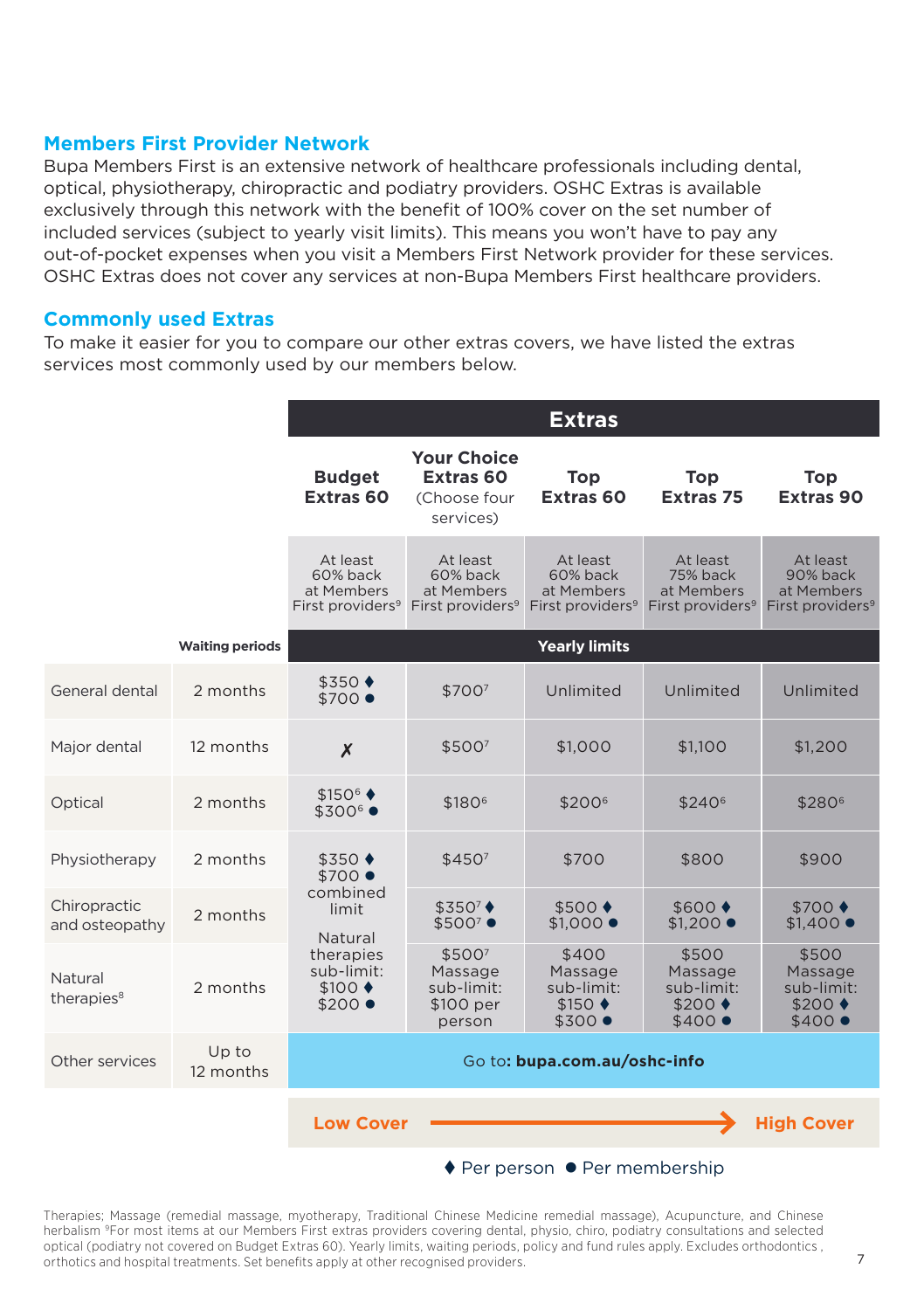# **More for our members**

#### **24 hour Student Advice Line**

Our 24 hour Student Advice Line provides advice and assistance, in 180 languages, for a range of emergency situations including:

- Medical and accident assistance
- Home and property inquiries
- General tax and legal enquiries
- Personal safety, drug or alcohol issues
- Trauma counselling

#### Call **1300 884 235**

#### **Bupa health and wellness**

- Find reliable health information
- Track and manage health goals
- Get a snapshot of your health status and explore your 'real' health age.

#### Visit **bupa.com.au/health**

### **Ways you can save**

#### **Members First hospitals**

Use our Members First hospitals to help reduce or eliminate out-of-pocket hospital expenses.

#### **Members First Day Facilities**

Use our Members First Day Facilities for no out-of-pocket hospital or medical expenses. You will pay nothing for treatment by a specialist at a Members First Day Facility. Not available in NT. Any excess related to your cover will still apply.

#### **Find a Bupa-friendly doctor**

A Bupa-friendly doctor has a direct billing agreement with Bupa to help reduce or eliminate your out-of-pocket expenses.<sup>1</sup>

Search for a doctor by visiting **bupa.com.au/find-a-doctor**

#### **myBupa**

myBupa is Bupa's member self service area that helps you manage your Overseas Student Health Cover. In addition, if you register for myBupa you will get access to an exclusive range of discounts, experiences, tools and information to help you get more out of every day.

Once registered, you'll have instant access and can do the following 24/7

- Submit a claim online
- Update your contact details
- Order a membership card
- Renew your cover
- View information about what you're covered for
- View claims history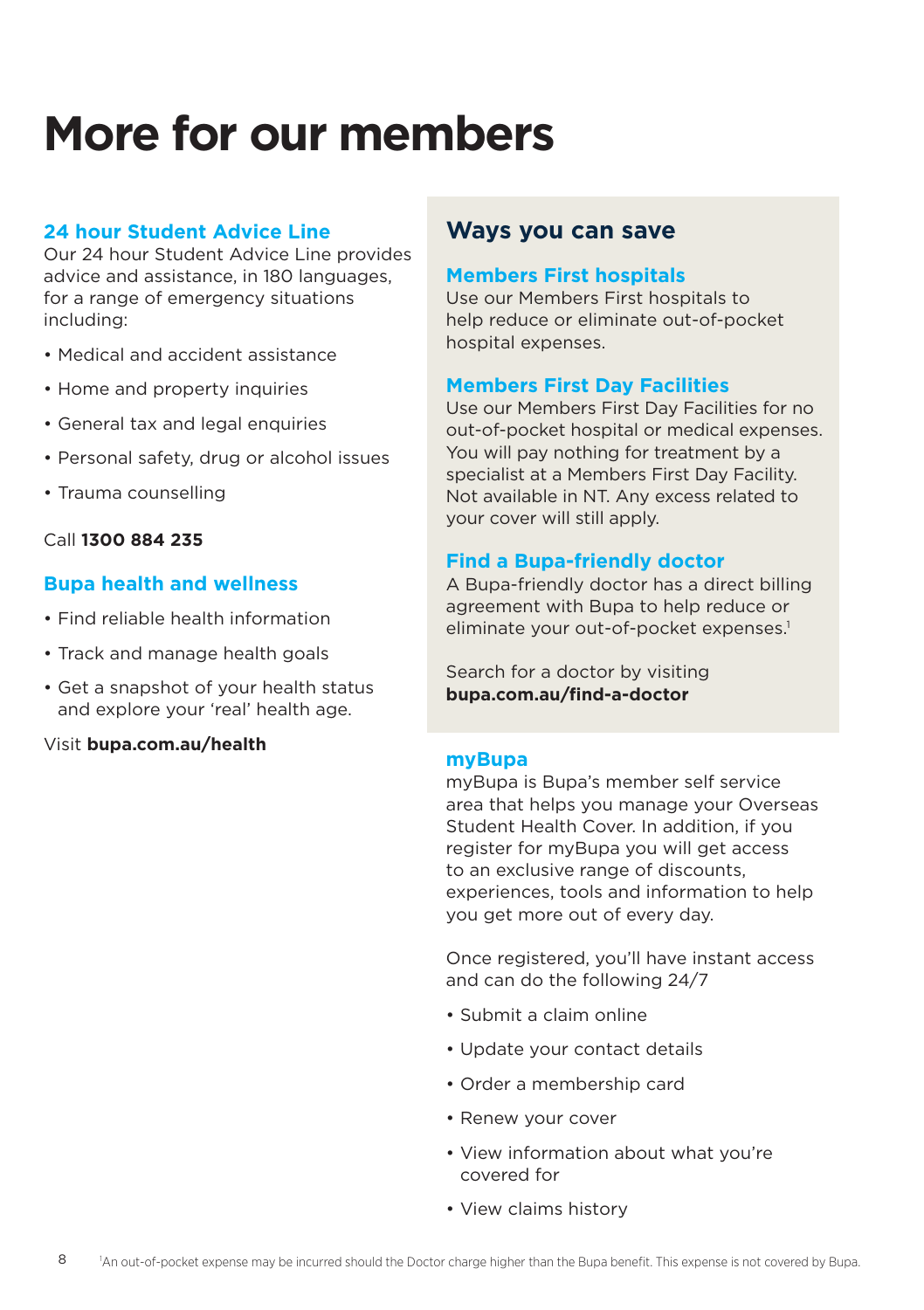#### **Bupa Plus**

Even when you're in great health, there are still plenty of ways to get everyday value thanks to Bupa Plus. An exclusive range of rewarding health discounts, tools and more to help you live a healthier, happier life.

#### **Member offers**



**Receive 10% off new 3 and 12-month Fitness First memberships plus a free fitness program when you join**

# **HOYTS**

**Enjoy a 25% discount when you purchase HOYTS movie vouchers online**



**15% off entry purchased online for Movie World, Sea World, Wet 'n' Wild and more**



### Still not sure where to start? Talk to our friendly staff.

1800 888 942 bupa.com.au/students Visit a Bupa store

9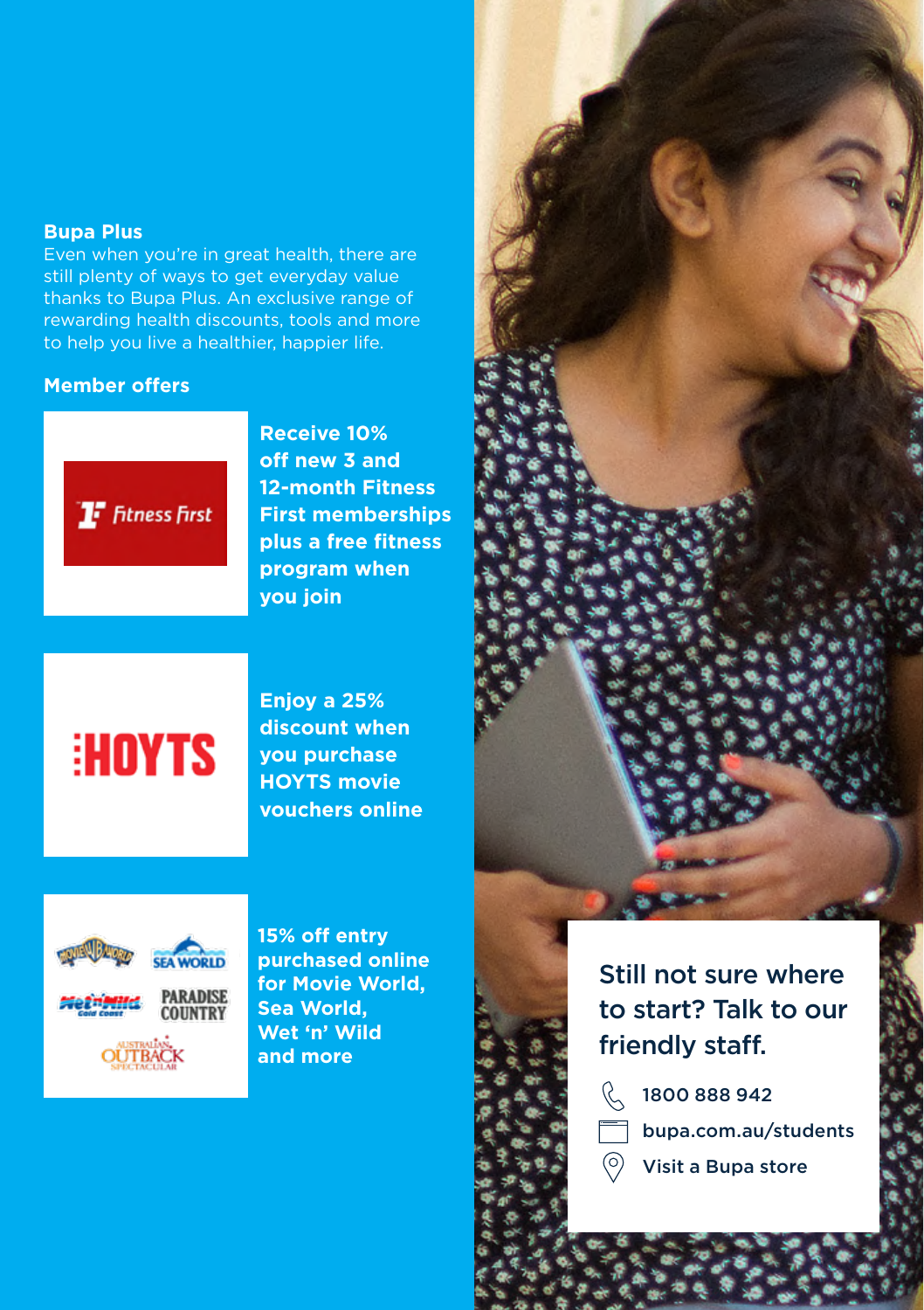# **Important things you need to know about your health cover**

#### **Switching from another OSHC provider**

If you're changing from another OSHC provider to Bupa, you'll continue to be covered for all benefit entitlements that you had on your old cover, as long as these services are offered on your new cover with us, and there is no gap between your previous OSHC and your Bupa cover. This is referred to as 'continuity'.

When changing health funds, extras benefits paid by your old fund will be counted towards your yearly limits in your first year of membership with us. Any benefits paid by your old fund also count towards lifetime maximums.

For more information on switching please refer to the Important Information Guide; **bupa.com.au/oshc-info**

#### **What is covered?**

#### **Hospital costs covered**

With private hospital cover, you can choose to be treated as a private patient in either a private or public hospital. When admitted to hospital, in most cases you will be covered for in-hospital charges when provided as part of your in-hospital treatment including:

- Accommodation for overnight or same-day stays
- Operating theatre, intensive care and labour ward fees
- Supplied pharmaceuticals approved for the condition to be treated by the Pharmaceutical Benefits Scheme (PBS) and provided as part of your in hospital treatment
- Physiotherapy, occupational therapy, speech therapy and other allied health services provided as part of an inpatient admission
- Surgically implanted prosthesis up to the approved benefit on the Government's prosthesis list.
- Private room where available and clinically appropriate.<sup>1</sup>

#### **Medical costs covered**

These are the fees charged by your doctor, surgeon, anaesthetist or other specialist for any treatment given to you when you are admitted to a hospital as an inpatient. This includes most inpatient diagnostic tests recognised by Medicare as medically necessary (e.g. pathology, radiology). We cover you for 100% of the Medicare Benefits Schedule (MBS). This is the amount determined by the Australian Government for a specific service for Australian residents. If your doctor or specialist charges more than the MBS Fee there will be a 'gap' for you to pay.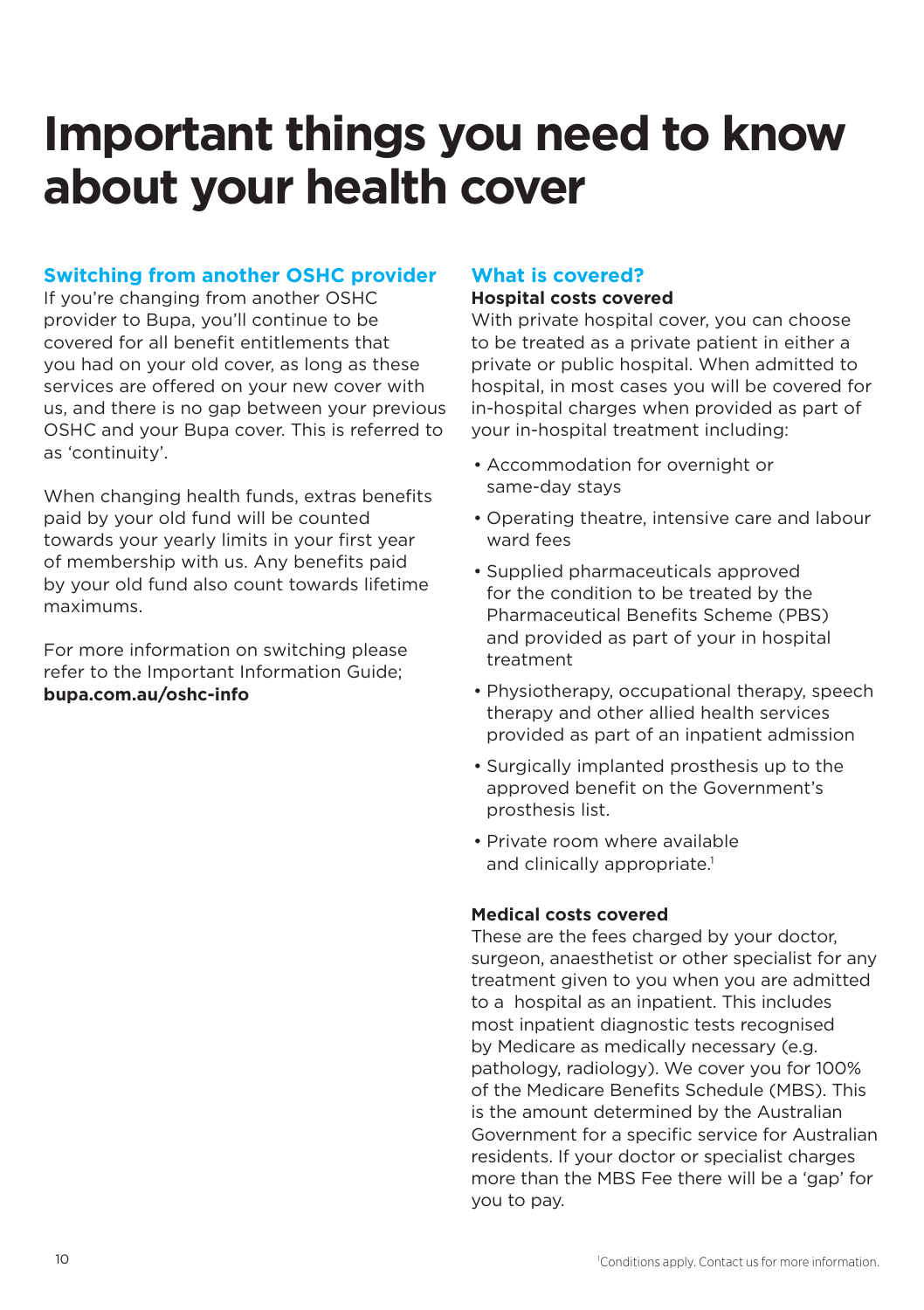#### **What is not covered?**

#### **Hospital costs not covered**

Situations when you are likely not to be covered or to have large out-of-pocket expenses include:

- During a waiting period
- When you are treated at a non-agreement hospital
- For the fixed fee charged by a fixed fee hospital or a hospital that has a fixed fee service
- When you have not been admitted into a hospital and are treated as an outpatient (e.g. emergency room treatment, outpatient antenatal consultations with an obstetrician prior to child birth) you may not be covered

#### **Medical costs not covered**

You will not be covered for:

- Medical services for surgical procedures performed by a dentist, podiatrist, or any other practitioner or service that is not eligible for a rebate through Medicare
- Costs for medical examinations, x-rays, inoculation or vaccinations and other treatments require d relating to acquiring a visa for entry into Australia or permanent residency visa
- Cosmetic surgery.

For more information on what is not covered please refer to the Important Information Guide **bupa.com.au/oshc-info**

#### **Waiting periods**

A waiting period is the time when you are not covered for a particular service. It starts on the date that you enter Australia or the date that you start your membership, whichever is the later date.

If you receive treatment that falls within a waiting period, you will have to pay for some or all of the hospital and medical charges unless the treatment is classed as Emergency Treatment.

The following waiting periods apply to Overseas Student Health Cover:

| <b>Hospital cover</b>                                                        | <b>Waiting period</b> |  |  |
|------------------------------------------------------------------------------|-----------------------|--|--|
| Pre-existing conditions,<br>aliments or illnesses of a<br>psychiatric nature | 2 months              |  |  |
| All other pre-existing<br>conditions, ailments or<br>illnesses               | 12 months             |  |  |
| Pregnancy related<br>conditions                                              | 12 months             |  |  |

The standard 2 months waiting period for pre-existing conditions, ailments or illnesses of a psychiatric nature is not enforced by Bupa on Overseas Student Health Cover until further notice.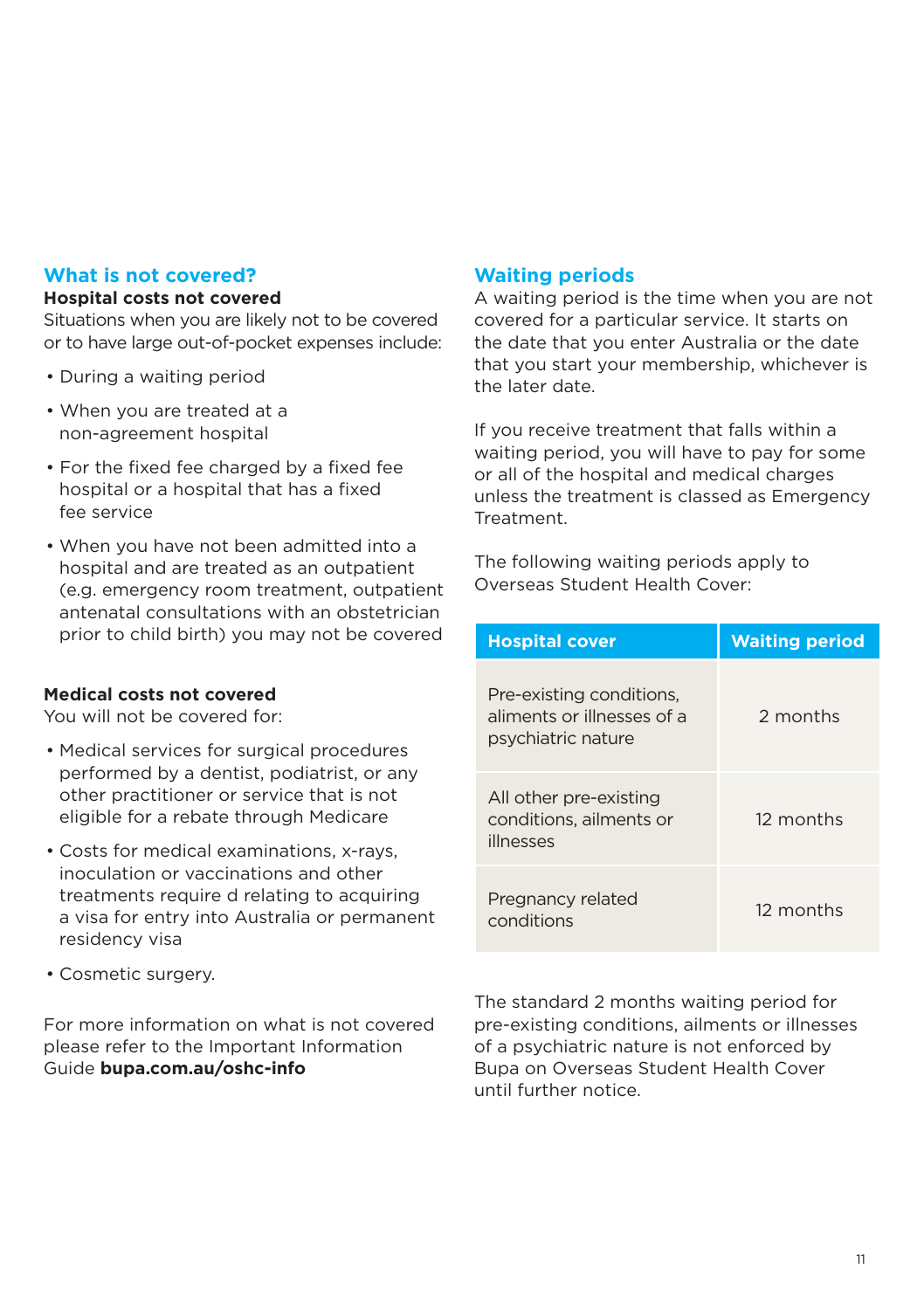#### **Pre-existing conditions**

A pre-existing condition is any condition, ailment or illness that you had signs or symptoms of during the six months before you joined or upgraded to a higher level of cover with us. It is not necessary that you or your doctor knew what your condition was or that the condition had been diagnosed.

If you knew you weren't well, or had signs of a condition that a doctor would have detected (if you had seen one) during the six months prior to joining or upgrading, then the condition would be classed as pre-existing.

A doctor appointed by us decides whether your condition is pre-existing, not you or your doctor. The appointed doctor must consider your treating doctors' opinions on the signs and symptoms of your condition, but is not bound to agree with them.

### **Reducing your out-of-pocket hospital costs**

#### **Bupa Medical Gap Scheme**

The Bupa Medical Gap Scheme is designed to eliminate or minimise the amount you will have to pay. Where a doctor has signed up to the Bupa Medical Gap Scheme, and agrees to use it for your admission, you'll never have more than \$500 to pay out of pocket for medical treatment per doctor – we may even pay for the full cost.

Where the doctor isn't part of the Bupa Medical Gap Scheme, the doctor could charge any price and you'll need to pay any 'gap' (or amount above that we pay) in costs yourself.

For full details, see **bupa.com.au/medicalgapscheme**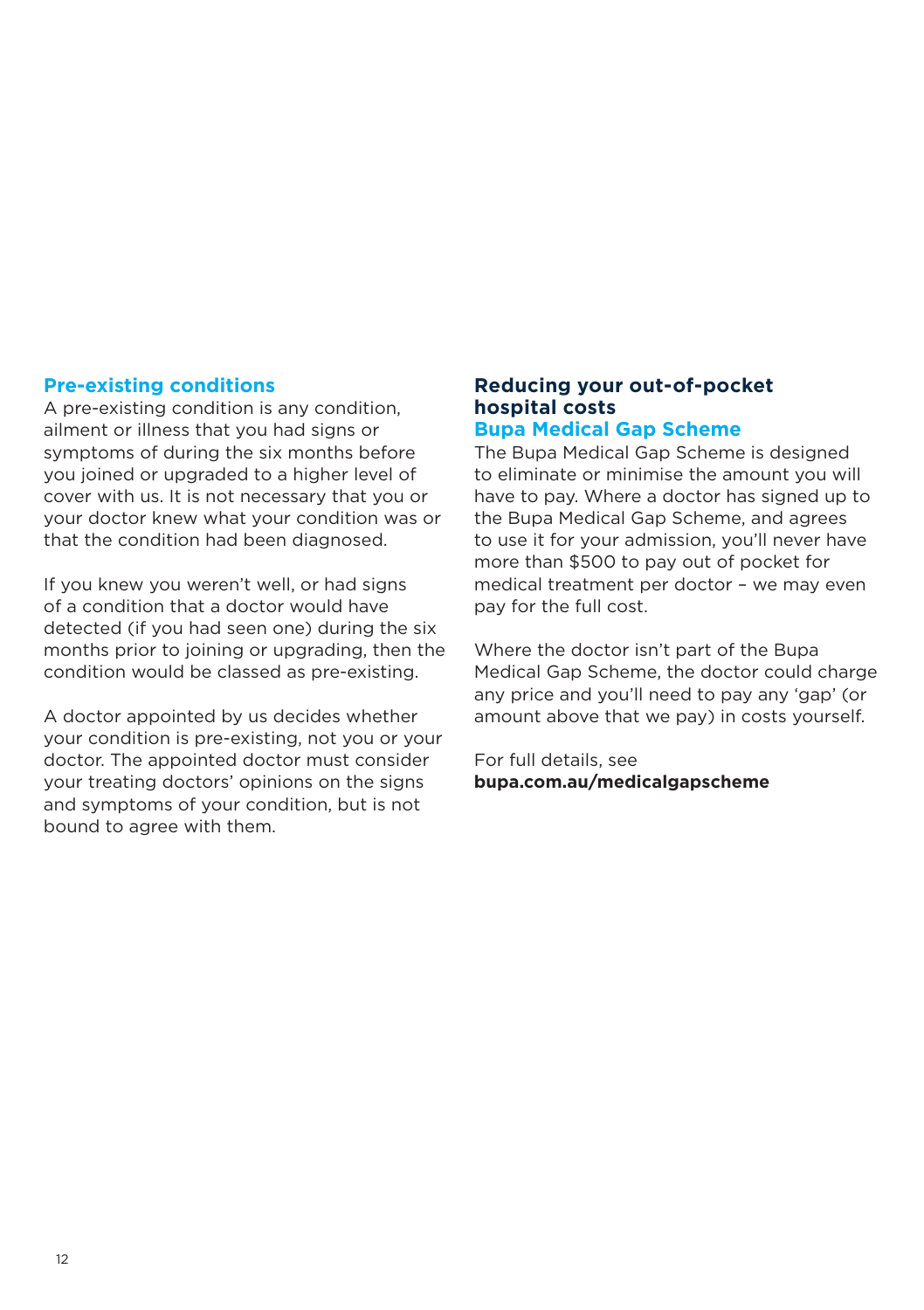#### **Your Extras Cover 1. Members First Network**

Bupa Members First is an extensive network of healthcare professionals including dental, optical, physiotherapy, chiropractic and podiatry providers. OSHC Extras is available exclusively through this network with the benefit of 100% cover on the set number of included services (subject to yearly visit limits). This means you won't have to pay any out-of pocket expenses when you visit a Members First Network provider for these services. OSHC Extras does not cover any services at non-Bupa Members First healthcare providers.

#### **2. Extras waiting periods**

When you first take out or upgrade your health cover there's a period of time before you can make a claim on your new level of cover. This is common across the health insurance industry. You can't claim for services that you receive during this period at your new level of cover, even if you wait to submit the claim once the period is over. An initial waiting period of two months applies for OSHC extras cover.

#### **3. myBupa app**

Getting around the health insurance system can be tough, so we've created 'myBupa' – an online hub that makes using your cover easier than ever. With its intuitive design and 24/7 access across laptop, desktop and mobile, it's the quickest way to make claims and manage your membership. You can;

- Claim online
- Get an estimate online before you get treatment
- Check your remaining limits
- Get your tax statements; and
- Manage your payments and payment information